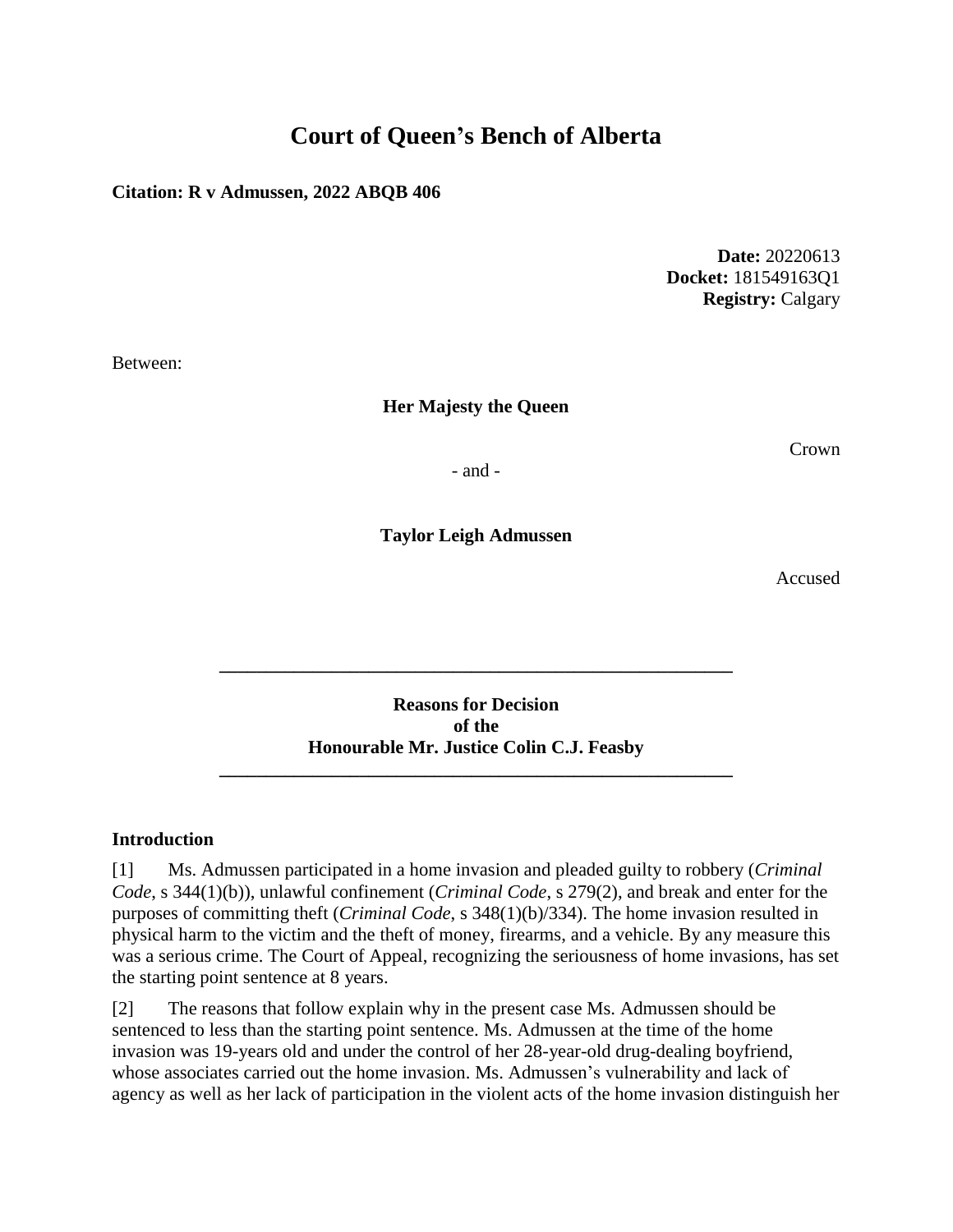from the type of home invasion participants considered by the Court of Appeal in setting the starting point sentence. Ms. Admussen's sentence is also informed by the positive presentence reports and her potential for rehabilitation.

[3] The facts set out in these reasons are drawn from the Agreed Statement of Facts and from the Alberta Health Services Forensic Assessment & Outpatient Services (FAOS) Report and the Alberta Justice Presentence Report, both of which were entered as exhibits by agreement.

## **Ms. Admussen**

[4] Ms. Admussen has had a difficult life. For much of her first 10 years, she lived with her grandparents because her mother was struggling with substance abuse and her father was absent. Sometime during those 10 years she was taken away from her grandparents and placed in a foster home for a period. She reports being sexually assaulted by a family member when she was sixyears old.

[5] After leaving the care of her grandparents, Ms. Admussen lived with her father. At 16 she left home and dropped out of school. The following year when she was 17, Ms. Admussen's grandmother passed away unexpectedly. This marked the beginning of Ms. Admussen's life spiralling out of control.

[6] When she was 17, Ms. Admussen was raped by a stranger and her drug and alcohol use escalated. For the next several years, she was a daily user of methamphetamine and occasional user of other drugs, including MDMA and cocaine.

[7] At 18, Ms. Admussen met the man who would become her boyfriend and the architect of the home invasion at the heart of this case. This man was 10-years older than Ms. Admussen and involved in drug-dealing. He was physically, emotionally, and verbally abusive toward Ms. Admussen. She reports that at various times he beat her up, tried to stab her, and caused her to miscarry as a result of his violence.

[8] Though not in the evidential record, counsel for Ms. Admussen advised that while she was with her boyfriend and in the period leading up to the home invasion, she was periodically involved in sex work. The Crown did not object to this submission.

[9] The picture revealed by the presentence reports is of a young woman who was extremely vulnerable and fell under the coercive control of an older man. This control was maintained in various ways including through threats of violence and actual violence. The Crown acknowledged in its written submission that "it is clear from the FAOS report that Taylor Admussen was subject to pressure, and was vulnerable as a result of her addictions and relationship dependence."

[10] Following her arrest, Ms. Admussen served 152 days in the Edmonton Remand Centre. During her incarceration at the Edmonton Remand Centre, Ms. Admussen has quit drugs "cold turkey." She has now maintained her sobriety for almost three years. Her relationship with her abusive boyfriend also ended with her arrest and incarceration. She is now in a stable relationship and enjoys the support of her new partner's family. The Presentence Report explains that Ms. Admussen "presents with employment, support from her family, and a stable living situation. She appears willing and eager to work on change and move forward living a prosocial life." The FAOS Report concludes that she is a low risk to re-offend.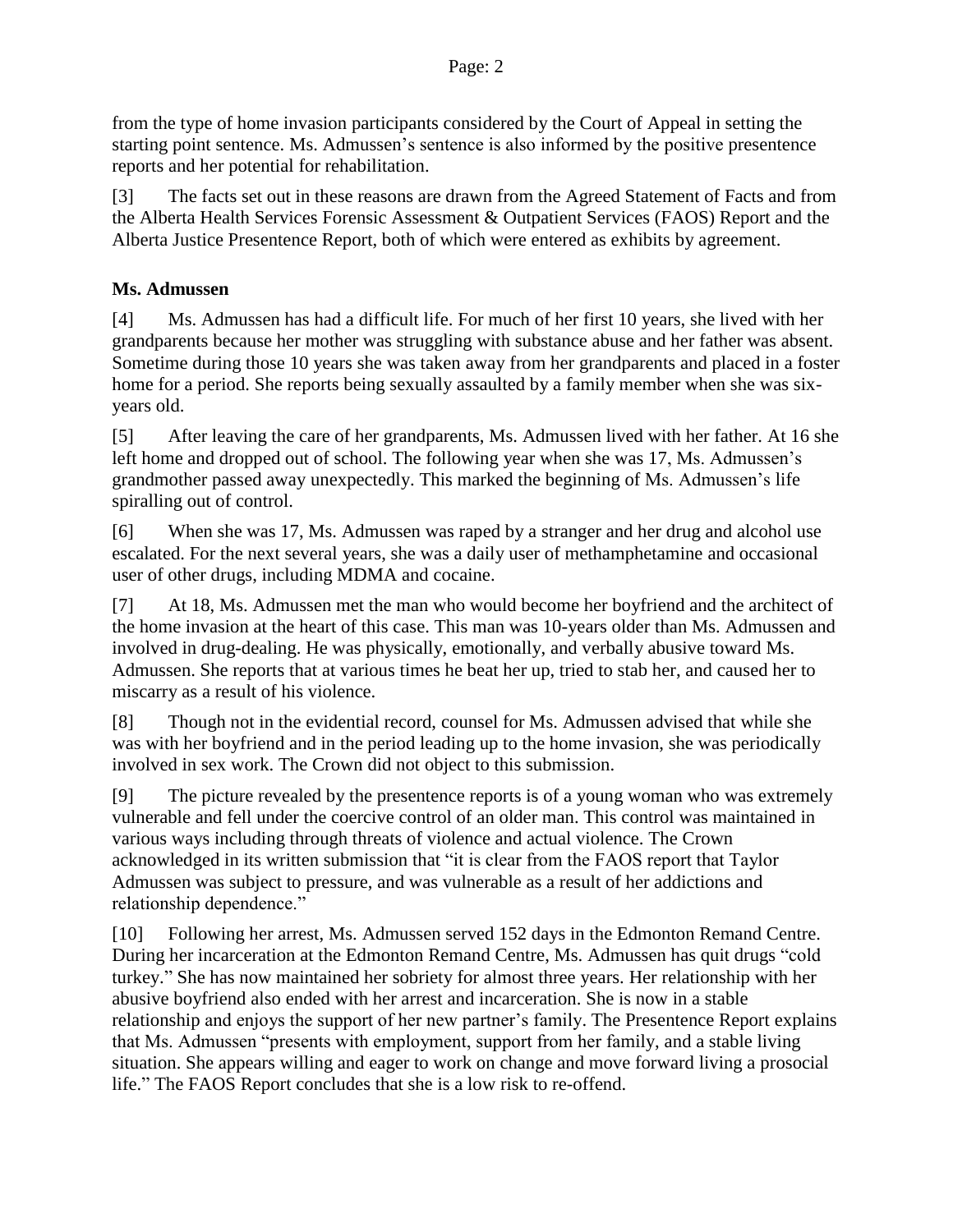### **The Offences**

[11] The victim was known to Ms. Admussen's boyfriend and, according to her, the victim used to sell drugs for him.

[12] Approximately a month prior to the home invasion, Ms. Admussen was directed by her boyfriend and/or her boyfriend's associates to strike up an online relationship with the victim.

[13] Ms. Admussen understood that the purpose of her striking up an online relationship with the victim was to enable her boyfriend's associates to gain information that would assist them in robbing the victim. She did not report the plan to rob the victim to the police or do anything to stop it from happening.

[14] The plan evolved from a simple robbery to Ms. Admussen being used to gain access to the victim's home. She explains that she did not want to participate in the home invasion, but she was afraid of her boyfriend and his associates who were all much older than her. She also says that she was afraid of what her boyfriend and his associates might do to her family, especially her younger sibling, if she did not comply.

[15] Ms. Admussen was instructed to engineer an invitation to the victim's home so that she could later provide her boyfriend's associates with access to the victim's home. The understanding was that Ms. Admussen was to party with the victim and have sex with him. Once the victim was sufficiently intoxicated or asleep, she was to alert her boyfriend's associates and let them into the victim's apartment.

[16] Ms. Admussen's boyfriend told her that she "had to do it" and she was unable to resist his direction. The Crown in its written submissions stated that "there is no reason to disbelieve her that her actions were in response to the directions of others."

[17] After maintaining an online relationship with the victim for several weeks, Ms. Admussen told the victim that she would like to meet him in person. Ms. Admussen went to the victim's residence early in the morning of October 9, 2018.

[18] Ms. Admussen and the victim drank alcohol and consumed cocaine before having sexual intercourse. As soon as the victim fell asleep, Ms. Admussen sneaked down to the front door of the victim's apartment building to let her boyfriend's associates in and brought them up the elevator to the victim's apartment.

[19] Once in the apartment, Ms. Admussen's boyfriend's associates went into the victim's bedroom, held a knife to his throat, and smashed a ceramic figure on his head. The victim was confined with zip ties. The victim was threatened with death, his right eyeball was cut with a knife, and a gun was pointed at him, all over a period of about three-hours.

[20] Throughout the violent phase of the home invasion, Ms. Admussen was in a different room and did not participate in the violence against the victim.

[21] The attackers stole several firearms and ammunition, cash, credit and debit cards, a laptop, and a 2018 Dodge Ram truck.

[22] The victim did not seek medical care nor did he file a victim impact statement. Despite these omissions, there can be no doubt that this must have been a traumatic episode for the victim.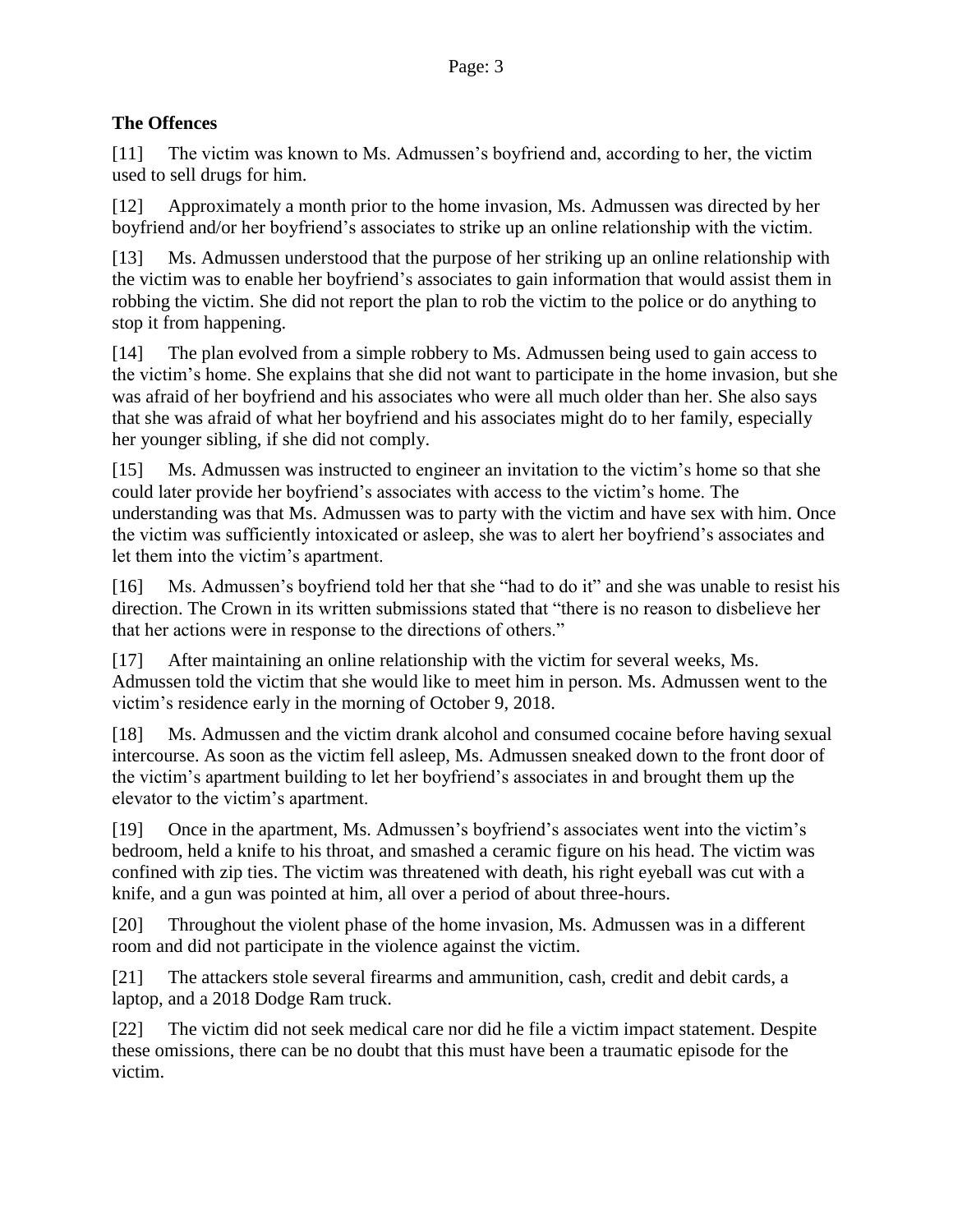#### **Crown and Accused Positions on Sentence**

[23] Both the Crown and counsel for Ms. Admussen recommend sentences less than the 8 year starting point for home invasions. The Crown and counsel for Ms. Admussen agree that there are some mitigating factors and no aggravating factors. As noted above, the Crown recognizes that Ms. Admussen was vulnerable and that she participated in the home invasion at the direction of others who held significant influence over her.

[24] There is also little disagreement between the Crown and Ms. Admussen with respect to factors relevant to determining her sentence. The disagreement between the Crown and Ms. Admussen's counsel is a matter of judgment as to how far to depart from the starting point sentence.

[25] The Crown's written submissions ask for a sentence of between 5 and 8 years. At the sentencing hearing, the Crown clarified that it was only seeking a sentence of 5 years. The Crown maintains that a five-year sentence is necessary despite mitigating factors because of the seriousness of home invasions generally and the seriousness of the particular home invasion in issue. The Crown put particular emphasis on the planning that went into the offences.

[26] Counsel for Ms. Admussen proposed a sentence of one-year followed by three years of strict probation. He submitted that the Court should view her as less culpable than others convicted of the same offences in comparable cases because she was vulnerable and subject to the influence or control of others involved in the offences. Counsel for Ms. Admussen also submitted that significant weight should be given to the positive presentence reports and her obvious efforts to turn her life around. In particular, he submitted that a long custodial sentence would jeopardize the progress that Ms. Admussen has made in rehabilitating herself.

#### **Sentencing Principles**

[27] The objectives of sentencing are set out in *Criminal Code* s 718. The objectives of sentencing are:

- (a) to denounce unlawful conduct and the harm done to victims or to the community that is caused by unlawful conduct;
- (b) to deter the offender and other persons from committing offences;
- (c) to separate offenders from society, where necessary;
- (d) to assist in rehabilitating offenders;
- (e) to provide reparations for harm done to victims or to the community; and
- (f) to promote a sense of responsibility in offenders, and acknowledgment of the harm done to victims or to the community.

[28] The fundamental principle of sentencing is proportionality. The *Criminal Code* s 718.1 provides that "a sentence must be proportionate to the gravity of the offence and the degree of responsibility of the offender." *Criminal Code* s 718.2 sets out additional principles applicable to sentencing, including that a sentence should be "increased or reduced to account for any relevant aggravating or mitigating circumstances relating to the offence or the offender" and that "a sentence should be similar to sentences imposed on similar offenders for similar offences committed in similar circumstances."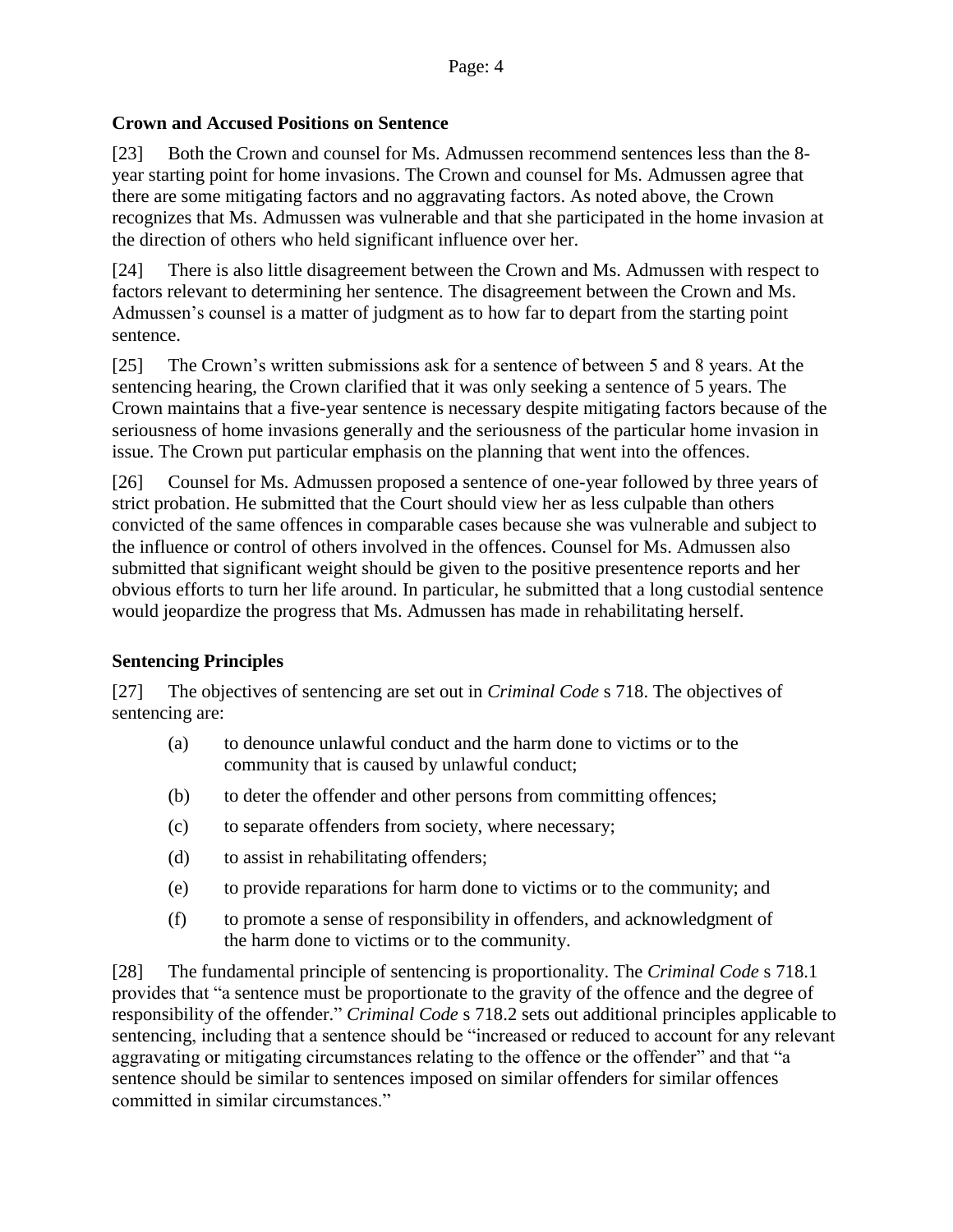#### Page: 5

[29] The Court of Appeal has provided guidance for sentencing in the context of offences that constitute home invasions. In *R v Matwiy*, 1996 ABCA 63 the Court set the starting point sentence for home invasion at 8-years. The Court explained at para 30 the sentencing guideline applies to "[a] mature individual with no prior record" who:

- (a) plans to commit a home invasion robbery (although the plan may be unsophisticated), and targets a dwelling with intent to steal money or property, which he or she expects is to be found in that dwelling or in some other location under the control of the occupants or any of them;
- (b) arms himself or herself with an offensive weapon;
- (c) enters a dwelling, which he or she knows or would reasonably expect is occupied, either by breaking into the dwelling or otherwise forcing his or her way into the dwelling;
- (d) confines the occupant or occupants of the dwelling, even for short periods of time;
- (e) while armed with an offensive weapon, threatens the occupants with death or bodily harm; and
- (f) steals or attempts to steal money or other valuable property.

[30] A starting point is just that, a starting point. Brown and Martin JJ, writing for the majority in *R v Parranto*, 2021 SCC 46 at para 37 explained that starting points are "not straitjackets." The task of a trial judge, according to Brown and Martin JJ, is to "demonstrate why the sentence is proportionate to the moral blameworthiness of the offender and the gravity of the offence" (para 40). They further explain that "[d]eparting from a range or starting point is appropriate where required to achieve proportionality" (para 40).

[31] Chief Justice Wagner in *R v Lacasse*, [2015] 3 SCR 1089 at para 58 wrote that "[t]here will always be situations that call for a sentence outside a particular range." He went on to explain that "everything depends on the gravity of the offence, the offender's degree of responsibility and the specific circumstances of each case." Wagner CJC expressed this concept using different words in *R v Pham,* [2013] 1 SCR 739 at para 8 where he said that a court must have regard to the "correctional imperative of sentence individualization."

[32] A proportionate sentence may combine custodial and non-custodial elements. The Supreme Court of Canada explained in *R v Knott*, [2012] 2 SCR 470 at para 43:

The sentencing objectives set out by Parliament in ss. 718 to 718.2 of the *Criminal Code* are best achieved by preserving – not curtailing – a sentencing court's arsenal of non-custodial sentencing options. Probation orders, where available and appropriate, serve that purpose well: They afford sentencing judges the flexibility to opt for shorter prison terms followed by community supervision, rather than the longer prison terms that they would have otherwise unnecessarily imposed to achieve the same ends.

[33] Much to the same effect as *Knott*, the Court of Appeal in *R v Wesslen*, 2015 ABCA 74 at para 37 held: "...the judicious use of probation orders, in conjunction with slightly shorter sentences for an aggregate period over two years, can meet the twin goals of rehabilitation and protecting society."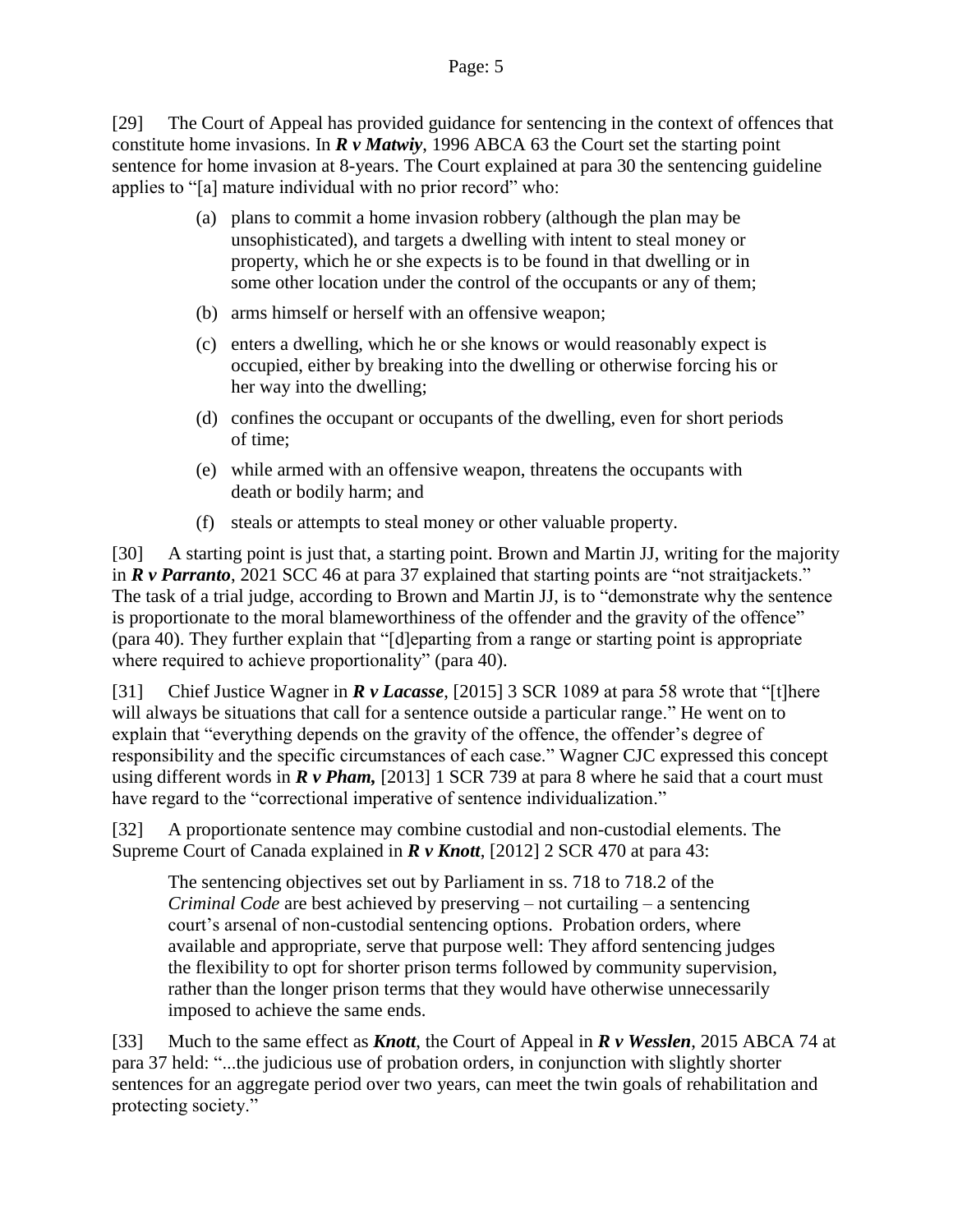## **Application of the Sentencing Principles**

## *Gravity of the Offence*

[34] The Court of Appeal made it clear in *Matwiy* that home invasions "must be treated with the utmost seriousness" (para 26). Indeed, home invasions must be treated more seriously than armed robbery of a bank or commercial institution because "[i]ndividuals in their own homes have few of the security devices available to commercial institutions. They are often alone, with little hope that help will arrive. Such offences, whether they result in injuries or not, are almost always terrifying, traumatic experiences for the occupants of the residence often leaving them with a total loss of any sense of security" (para 26).

[35] An important distinction between home invasions and armed robberies of dwellings where occupants are present is advance planning. Ms. Admussen, though not the author of the plan, was certainly aware of it, and Ms. Admussen knew, or ought to have known, that violence was inevitable in the execution of the plan.

[36] While Ms. Admussen was aware of the plan and all that it entailed, consideration must be given to her role in the home invasion. There are important differences between the actions of Ms. Admussen and the elements of a home invasion described in *Matwiy* and reproduced above in these reasons at para 29. Ms. Admussen was not armed, did not confine the victim, or threaten the victim with death or bodily harm. To be sure, Ms. Admussen's boyfriend's associates did all those things to the victim. But Ms. Admussen was not present in the room when the victim was confined, threatened, and assaulted.

[37] The gravity of the offences committed by Ms. Admussen is significant, but it is not the same gravity contemplated by the Court of Appeal in setting the starting point in *Matwiy*. Ms. Admussen's participation was essential to making the home invasion possible, but she was not armed and was not one of the people who threatened or assaulted the victim. The gravity of Ms. Admussen's actions weighs in favour of a sentence less than the 8-year starting point.

## *Responsibility of the Offender*

[38] Ms. Admussen did not advance a defence of duress. Indeed, counsel for Ms. Admussen conceded that Ms. Admussen had some agency and that she could have stopped the home invasion plan by going to police. But it is nevertheless clear that she was vulnerable and under the influence and control of her boyfriend. Her participation in the home invasion was to a significant extent coerced. An important question for sentencing is to what extent may her coercion and reduced voluntariness be taken to account?

[39] Martin JA in *R v Hennessey*, 2010 ABCA 274 at para 105 accepted, in dissent, that "evidence of duress may be taken as a mitigating factor in sentencing where such evidence is proven by the offender on a balance of probabilities." Justice Martin, however, was of the view that the accused in *Hennessey* was not entitled to rely on "duress or fear" as a mitigating factor because the accused failed to warn police when he had an opportunity to do so.

[40] The Ontario Court of Appeal in *R v Olvedi*, 2021 ONCA 518 at paras 15 and 37 considered coercion short of duress in the context of an appellant convicted of delivering drugs. The Court noted that the trial judge considered threats from a drug dealer and a physical assault by one of the drug dealer's "goons" and that this coercion "reduced the appellant's moral blameworthiness" for the purposes of sentencing even though a defence of duress was not advanced at trial.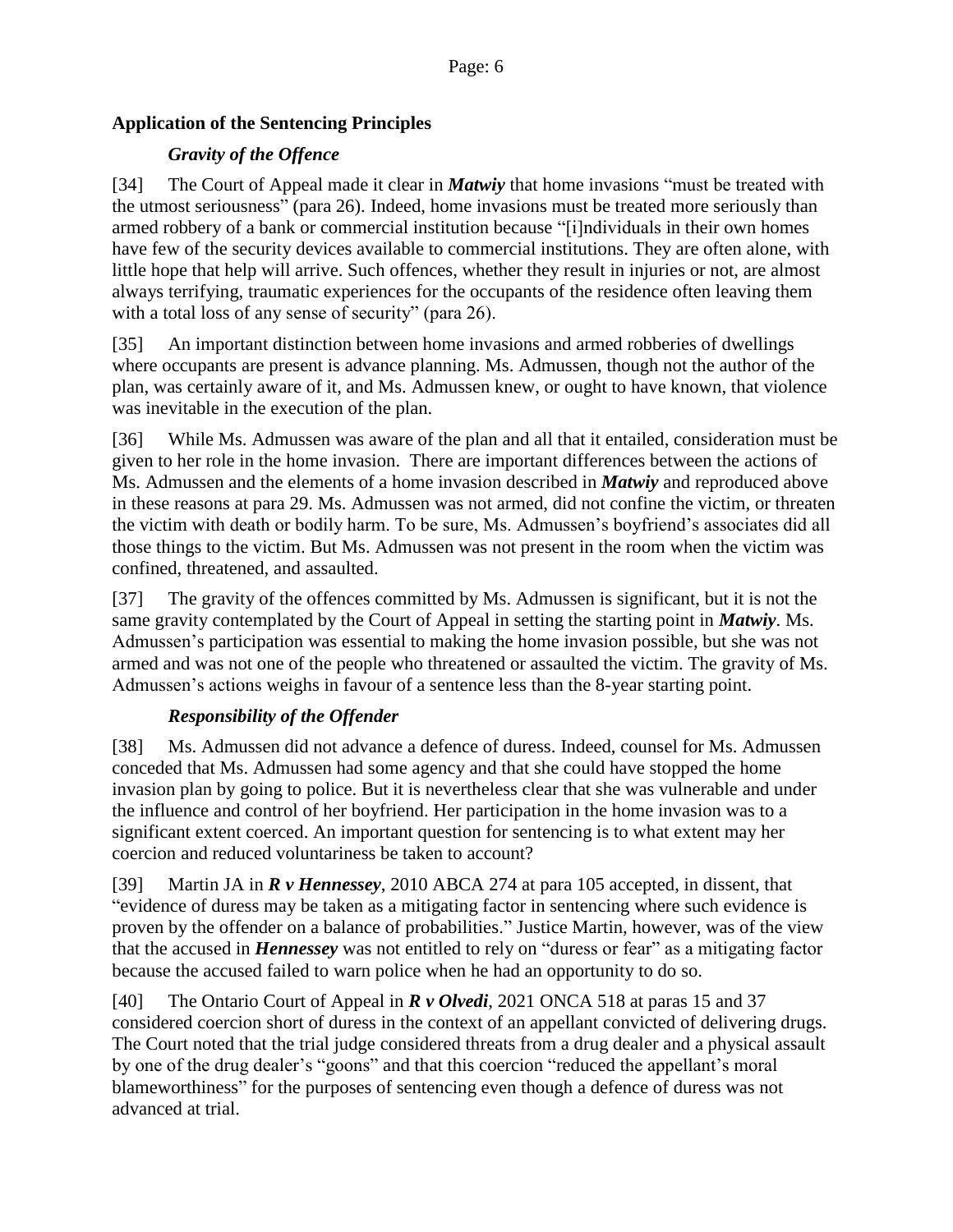[41] Trial courts have recognized that coercion short of duress may be a mitigating factor in sentencing: *R v Basit*, 2014 BCSC 868 at para 29; *R v Ebanks*, [2012 ONSC 5002](https://www.canlii.org/en/on/onsc/doc/2012/2012onsc5002/2012onsc5002.html) at para 14; *R v Holder*, [1998 CanLII 14962 \(ON SC\)](https://www.canlii.org/en/on/onsc/doc/1998/1998canlii14962/1998canlii14962.html) at para. [30;](https://www.canlii.org/en/on/onsc/doc/1998/1998canlii14962/1998canlii14962.html#par30) *R v Johnstone*, 2014 ABQB 647 at para 16.

[42] The Alberta Court of Appeal in *R v Bunbury*, 2018 ABCA 346 and in *R v Sargent*, 2016 ABCA 104 appears to have accepted the idea that coercion short of duress can be a mitigating factor in sentencing, but in both cases the Court of Appeal determined that as a factual matter coercion was absent or the level of coercion was insufficient to be a mitigating factor. Berger JA, dissenting in *Sargent*, disagreed with his colleagues' version of the facts and would have sustained the trial judge's decision to give weight to evidence of coercion short of duress as a mitigating factor in sentencing.

[43] The law that emerges from the cases cited in the preceding paragraphs is that coercion that is insufficient to establish the defence of duress may be considered as a mitigating factor in sentencing. Coercion short of duress may be considered as a mitigating factor where the defence of duress failed at trial (*Ebanks*), where the defence of duress was not raised at trial (*Olvedi*), or where the accused pleaded guilty (*Johnstone; Basit*). The accused must prove on a balance of probabilities that there were threats or other forms of coercion to participate in the offence that reduced the moral blameworthiness of accused. The accused is not required to establish all the elements of the defence of duress.

[44] Ms. Admussen was only 19-years old and was in a relationship with an abusive older man at the time of the offence. She was also, at that time, dependent on drugs. The presentence reports leave little doubt that she was coerced into participating in the home invasion by her boyfriend and her boyfriend's associates. Indeed, the Crown's written submissions concede that she was "vulnerable as a result of her addictions and relationship dependence," "subject to pressure," and accepted that "her actions were in response to the directions of others."

[45] The presentence reports detail both an immediate threat from Ms. Admussen's boyfriend saying that she "had to do it" and a pattern of violent behaviour by Ms. Admussen's boyfriend that gave rise to a reasonable apprehension on her part that he would harm her if she did not comply with his command. Given that the presentence reports were entered into evidence by agreement and the Crown did not object to the content of the presentence reports in either written or oral submissions, I accept the facts stated in those reports as true.

[46] The coercion applied to Ms. Admussen to participate in the home invasion reduces her moral blameworthiness. Together with other mitigating factors, the coercion applied to Ms. Admussen justifies a significant departure from the 8-year starting point sentence for offences that constitute a home invasion. At the same time, it must be observed that Ms. Admussen is not blameless. Her counsel conceded that she had some agency and could have alerted police to the home invasion before it occurred or even during its early phases. Given that she was the person who facilitated access to the victim's home, an essential role in this home invasion, a significant sentence is warranted.

[47] Parity is an important principle in sentencing. In particular, similarly culpable coaccuseds should receive similar sentences (see, for example, *R v Mohamed*, 2022 ABCA 153 discussing parity in the context of an offence similar to a home invasion). However, in the present case no information was available to the Court with respect to what happened to the other participants in the home invasion. Regardless, none of the co-accuseds are similarly situated to Ms. Admussen for the reasons set out herein.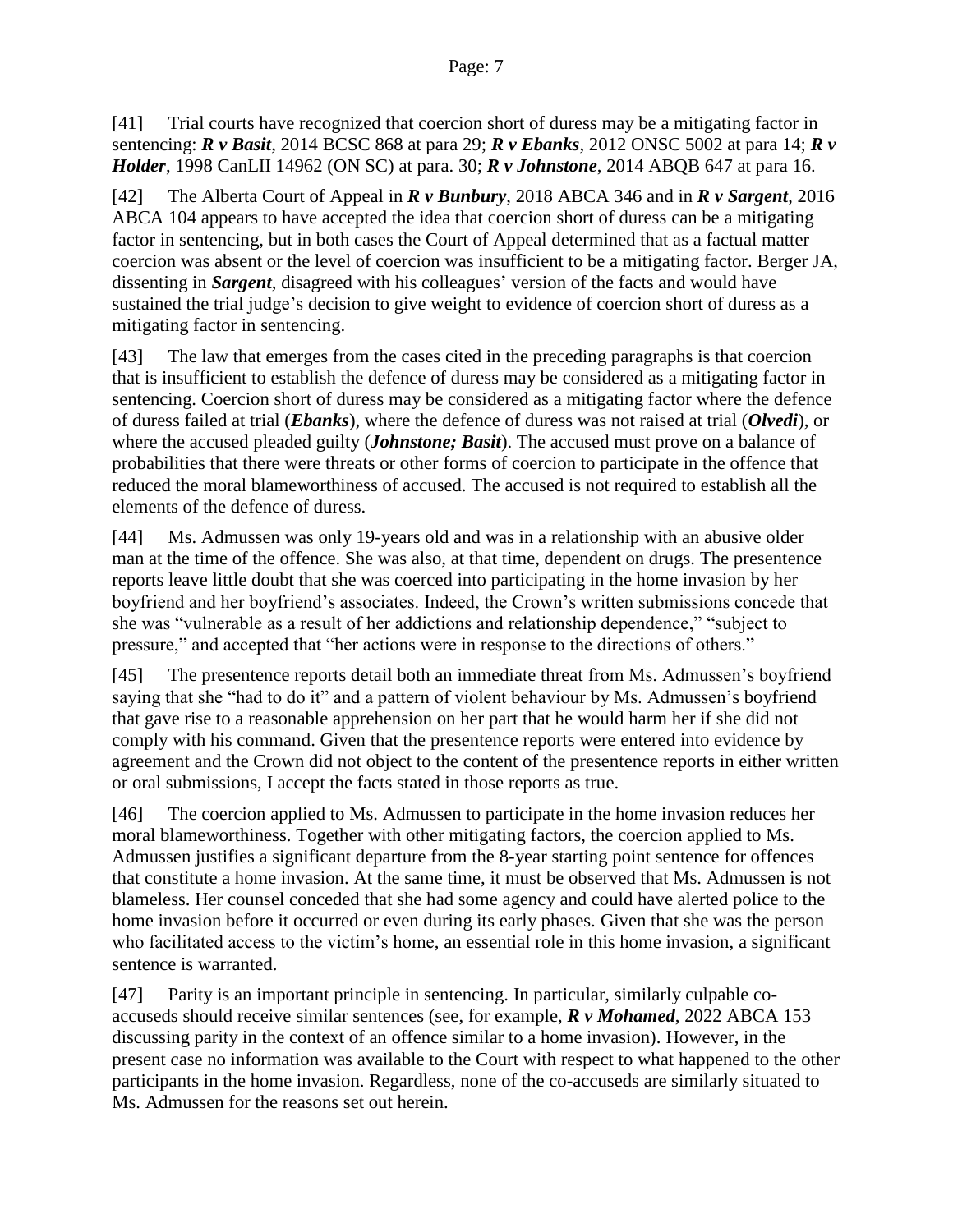#### *Denunciation, Deterrence, and Rehabilitation*

[48] The Court of Appeal's starting point sentence of 8-years for home invasions reflects, amongst other things, the imperative of denouncing and deterring home invasions. The home invasion that is the subject of this case was serious and the conduct of Ms. Admussen, though less morally blameworthy than the other participants due to her coercion, is nevertheless worthy of denunciation. Similarly, it is important for Ms. Admussen to serve a significant sentence to achieve the purposes of general deterrence. Others contemplating similar crimes need to know that they will face significant punishment.

[49] Sentencing also serves the purpose of specific deterrence. However, in the present case, specific deterrence is of less importance given that Ms. Admussen is at low risk to reoffend given that she has, to this point, resolved her substance abuse problem, separated herself from her former relationship, and established a stable life for herself. A sentence intended solely to deter Ms. Admussen from re-offending would serve no purpose.

[50] Ms. Admussen's youth and the progress that she has made since her arrest indicates that she is a good candidate for rehabilitation. She has already demonstrated over a period of more than two-years that she can be a productive member of society. The presentence reports, however, indicate that she has more work to do to rehabilitate herself and recommends a term of supervision to follow any custodial sentence to facilitate this process.

[51] The Crown cites *R v Gandour*, 2018 ABCA 238 for the proposition that there must be evidence that the prospect of rehabilitation is real; it is not enough to express optimistic sentiments about education and employment (para 44). Ms. Admussen, unlike the accused in *Gandour*, is employed in two jobs and has not breached the terms of her release. As noted, she has also stopped using drugs. The presentence reports are clear that her prospects of rehabilitation are good.

[52] *Gandour* also stands for the proposition that youth is not a mitigating factor where there is already "considerable prior experience in the criminal justice system" (para 42). Ms. Admussen, again unlike the accused in *Gandour*, was not involved with the criminal justice system prior to the offences in this case. Ms. Admussen's youth is a mitigating factor and relevant to her potential for rehabilitation. Her youth also distinguishes her from the "mature" offender in the archetypal home invasion described in *Matwiy*.

#### **Appropriate Sentence for Ms. Admussen**

[53] The preceding discussion shows that while Ms. Admussen committed serious offences, her moral blameworthiness is reduced by reason of her role in the offences and the fact that she was coerced to participate in the offences. There are also a number of mitigating factors that weigh in favour of a reduction of Ms. Admussen's sentence including her guilty plea, youth, lack of criminal record at the time of the offences, low risk of recidivism, and potential for rehabilitation. There are no aggravating factors. For all of the reasons set out herein, I conclude that the following sentence is appropriate:

> (a) a penitentiary sentence of two-years and 228 days for each of the three offences to be served concurrently. The sentences shall be reduced by reason of pre-trial time served at the Edmonton Remand Centre (152 days  $x 1.5 = 228$  days credit) to a penitentiary term of an even two-years; and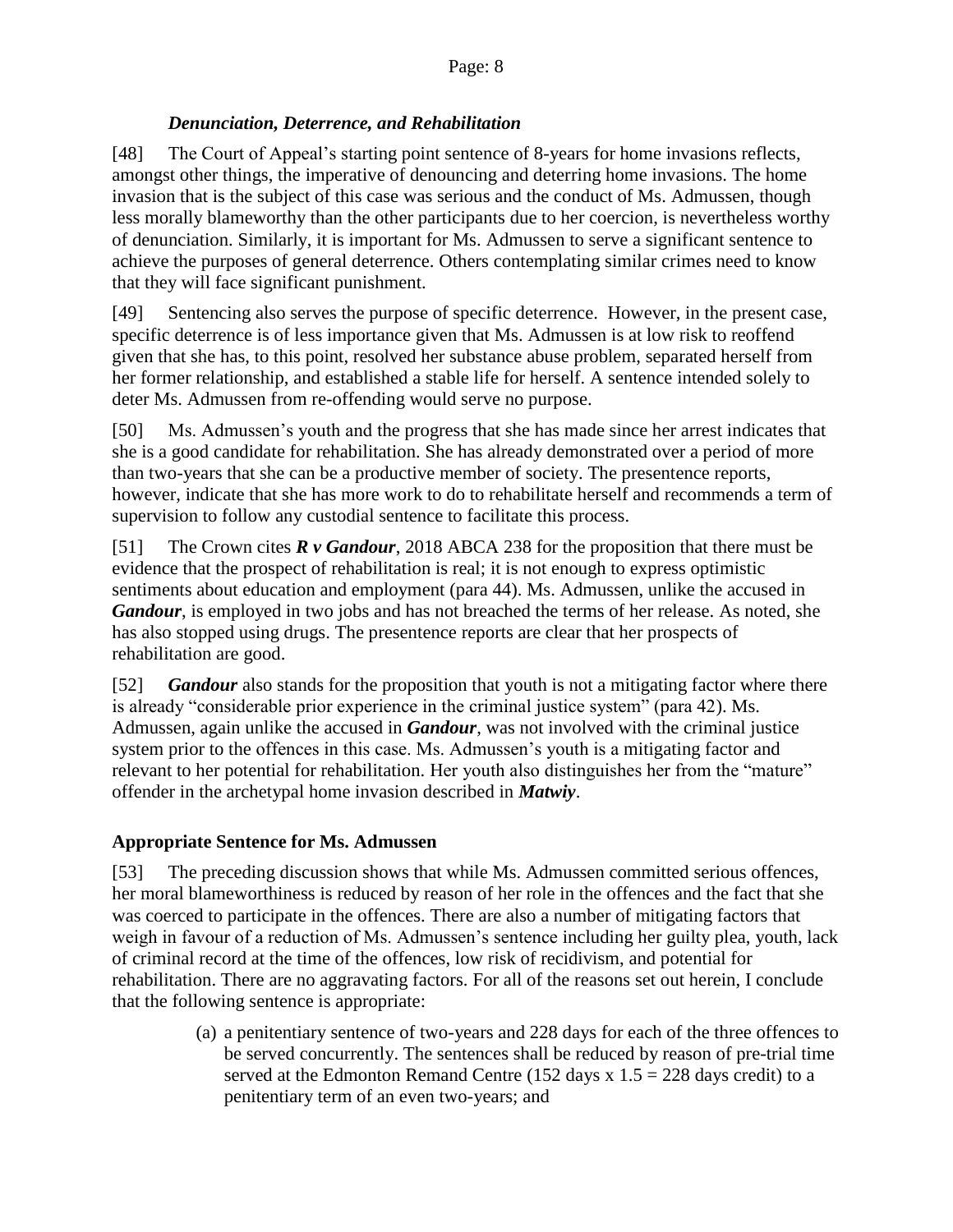- (b) a three-year non-custodial sentence of probation commencing after completion of the penitentiary sentence as follows:
	- i. keep the peace and be of good behaviour;
	- ii. regular reporting to a probation officer;
	- iii. live where approved by the probation officer;
	- iv. take any counselling or assessments as directed by the probation officer including, but not limited, to substance use and mental health;
	- v. sign any release or waiver of information as required by the probation officer;
	- vi. provide proof, in writing, of completion of any counselling directed to be taken by the probation officer;
	- vii. abstain from using, possessing or consuming any intoxicating substances;
	- viii. maintain employment and/or be engaged in school or vocational training;
	- ix. Five (5) hours of community service per week at an organization to be approved by the probation officer. If Ms. Admussen is in school in addition to being employed, the probation officer shall have the discretion to reduce the number of community service hours required per week; and
	- x. except as directed by the probation officer or as required by employment or community service approved by the probation officer, subject to a curfew of 8pm to 6am.

[54] Ms. Admussen's custodial sentence after giving credit for time served is twice the length proposed by her counsel. The total duration of the sentence after accounting for time served is equal to that sought by the Crown though it is divided between custodial and non-custodial phases. Consistent with *Knott* and *Wesslen*, the non-custodial phase recognizes that Ms. Admussen poses little threat to society and is intended to facilitate her continued rehabilitation.

Heard on the  $27<sup>th</sup>$  day of May, 2022. **Dated** at the City of Calgary, Alberta this 13<sup>th</sup> day of June, 2022.

> **Colin C.J. Feasby J.C.Q.B.A.**